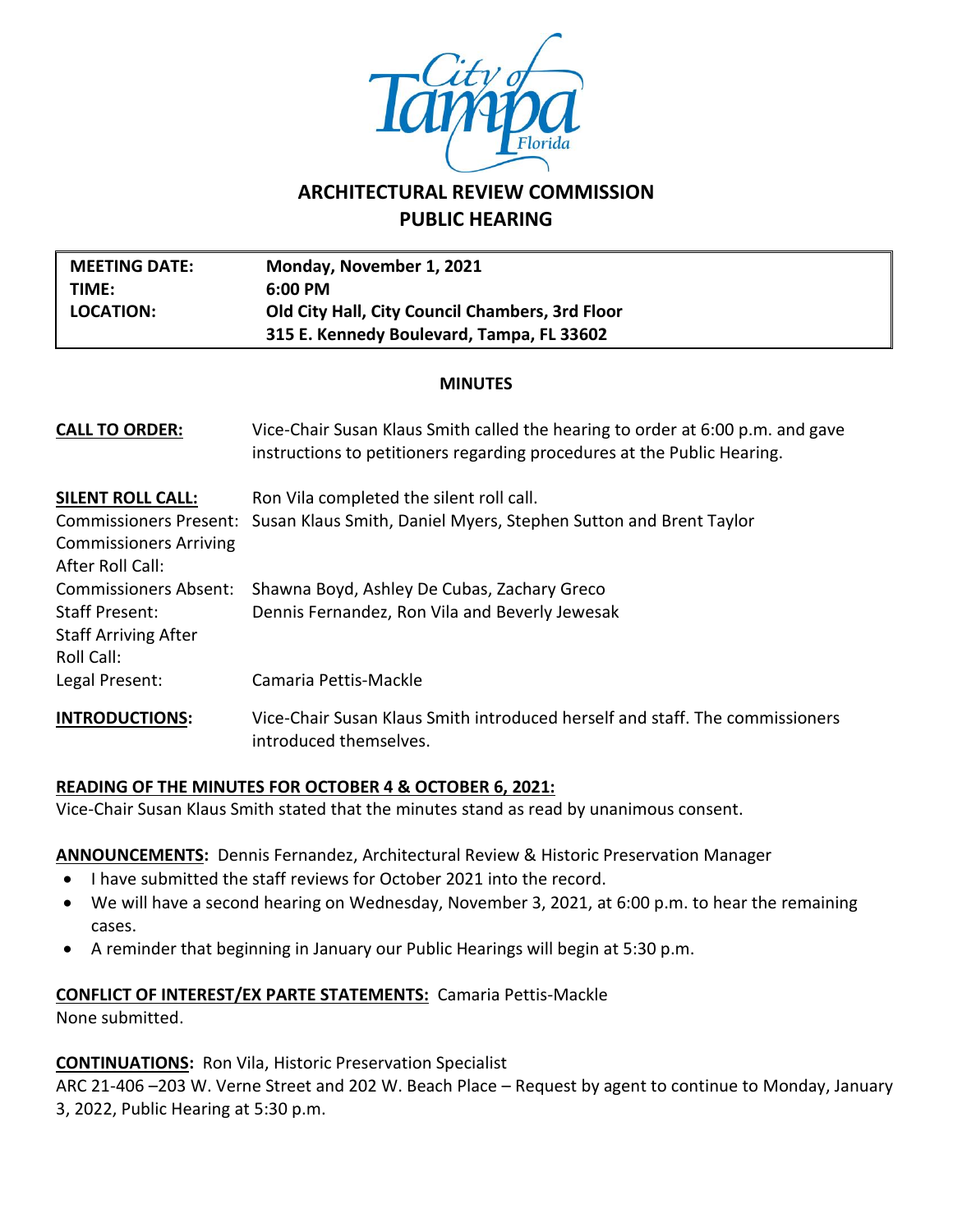### **Motion: Stephen Sutton Second: Brent Taylor**

Move to grant a continuance in case **ARC 21-406** for the property located at **203 W. Verne Street and 202 W. Beach Place** to the Monday, January 3, 2022, Public Hearing at 5:30 p.m.

### **The motion was approved by a vote of 4-0-0.**

### **Motion: Brent Taylor Second: Stephen Sutton**

Move to grant a continuance in case **ARC 21-343** for the property located at **504 E. New Orleans Avenue** to the Wednesday, January 5, 2022, Public Hearing at 5:30 p.m.

### **The motion was approved by a vote of 4-0-0.**

**SWEAR-IN:** Beverly Jewesak swore in all owners, applicants, interested parties, and witnesses in City Council Chambers.

**ARC 21-343** OWNER: Ezzitouni Chibel AGENT: Ezzitouni Chibel DISTRICT: Seminole Heights LOCATION: 504 E. New Orleans Avenue REQUEST: **Certificate of Appropriateness -** New Construction: Primary Structure, Accessory Structure, Site Improvements PURPOSE: Residential

*By motion, request to continue to Wednesday, January 5, 2022, at 5:30 p.m.*

**ARC 21-364** OWNER: Alexandra E Fischer and Peter Kim Wu AGENT: Peter Carlin DISTRICT: Hyde Park LOCATION: 818 S. Edison Avenue REQUEST: **Certificate of Appropriateness** - Demolition: Accessory Structure New Construction: Accessory Structure PURPOSE: Residential

Public Comment: No one came forward.

### **Motion: Stephen Sutton <b>Second: Second: Brent Taylor**

Move to **deny** a Certificate of Appropriateness to demolish for **ARC 21-364** for the property located at **818 S. Edison Avenue**, in as much as the agent has not satisfied the requirements of Chapter 27, Section 27-116 (f) of the City of Tampa Code of Ordinances; specifically, the applicant has not established an economic hardship, and the ability to renovate the structure has been established as being feasible.

### **The motion was approved by a vote of 3-1-0, with Commissioner Myers voting against.**

An additional swear in was performed.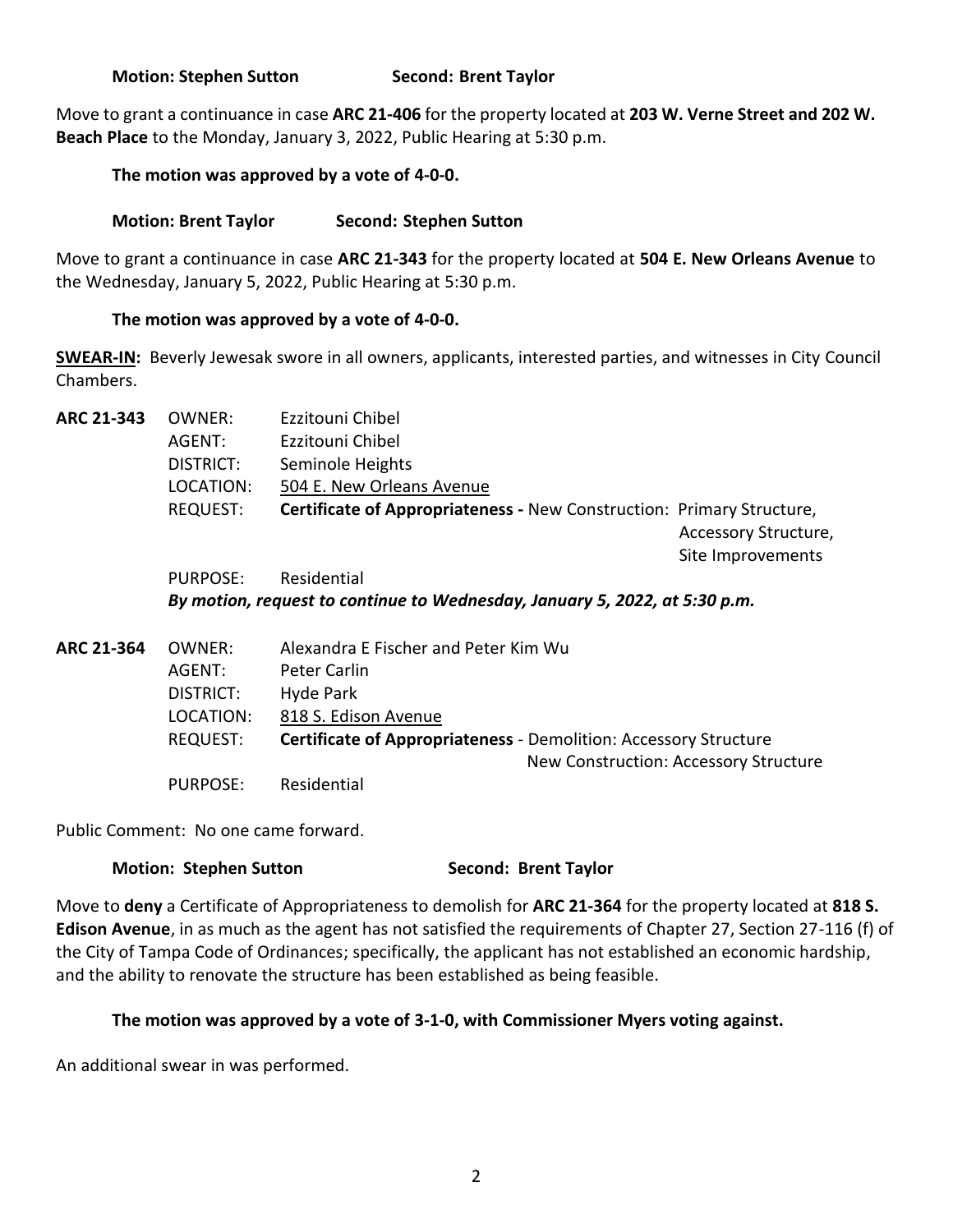| ARC 21-407 | OWNER:    | 606 S. Blvd LLC                                                             |                   |
|------------|-----------|-----------------------------------------------------------------------------|-------------------|
|            | AGENT:    | Joshua Nicholson and Adam Wolf                                              |                   |
|            | DISTRICT: | Hyde Park                                                                   |                   |
|            | LOCATION: | 606 S. Boulevard                                                            |                   |
|            | REQUEST:  | <b>Certificate of Appropriateness - New Construction: 7-unit Townhomes,</b> |                   |
|            |           |                                                                             | Site Improvements |
|            | PURPOSE:  | Commercial                                                                  |                   |

Public Comment: Bobby Winifred Quenneville.

#### **Motion: Stephen Sutton Second: Brent Taylor**

Move to grant a continuance in case **ARC 21-407** for the property located at **606 S. Boulevard** to the Wednesday, January 5, 2022, Public Hearing at 5:30 p.m.

#### **The motion was approved by a vote of 4-0-0.**

An additional swear in was performed.

| ARC 21-425 | OWNER:    | Kathleen Durdin        |                          |                                                                           |                 |
|------------|-----------|------------------------|--------------------------|---------------------------------------------------------------------------|-----------------|
|            | AGENT:    | <b>Donnally Bailey</b> |                          |                                                                           |                 |
|            | DISTRICT: | Hyde Park              |                          |                                                                           |                 |
|            | LOCATION: |                        | 1820 W. Richardson Place |                                                                           |                 |
|            | REQUEST:  |                        |                          | Certificate of Appropriateness - Site Improvements: Raised planter boxes, |                 |
|            |           |                        |                          |                                                                           | Pergola, Arbors |
|            |           | <b>PURPOSE:</b>        | Residential              |                                                                           |                 |

Public Comment: Beth Johnson, Gregory Morgan, and Joseph Seivold.

### **Motion: Daniel Meyers <b>Second: Stephen Sutton**

Move to grant a Certificate of Appropriateness for the drawings and documents presented at this Public Hearing in **ARC 21-425** for the property located at **1820 W. Richardson Place**, because, based upon the finding of fact, the proposed project is consistent with the Hyde Park Design Guidelines of the City of Tampa, for the following reasons: its massing, use of proper buffering, and location within the site.

### **The motion was approved by a vote of 4-0-0.**

| ARC 21-491 | OWNER:          | Blake J Casper/Trustee                                                         |
|------------|-----------------|--------------------------------------------------------------------------------|
|            | AGENT:          | Stephen Michelini                                                              |
|            | DISTRICT:       | Hyde Park                                                                      |
|            | LOCATION:       | 821 S. Oregon Avenue                                                           |
|            | <b>REQUEST:</b> | Certificate of Appropriateness - Demolition: Contributing Accessory Structure, |
|            |                 | New Construction: Accessory Structure,                                         |
|            |                 | Site Improvements                                                              |
|            | <b>PURPOSE:</b> | Residential                                                                    |

Public Comment: No one came forward.

An additional swear in was performed.